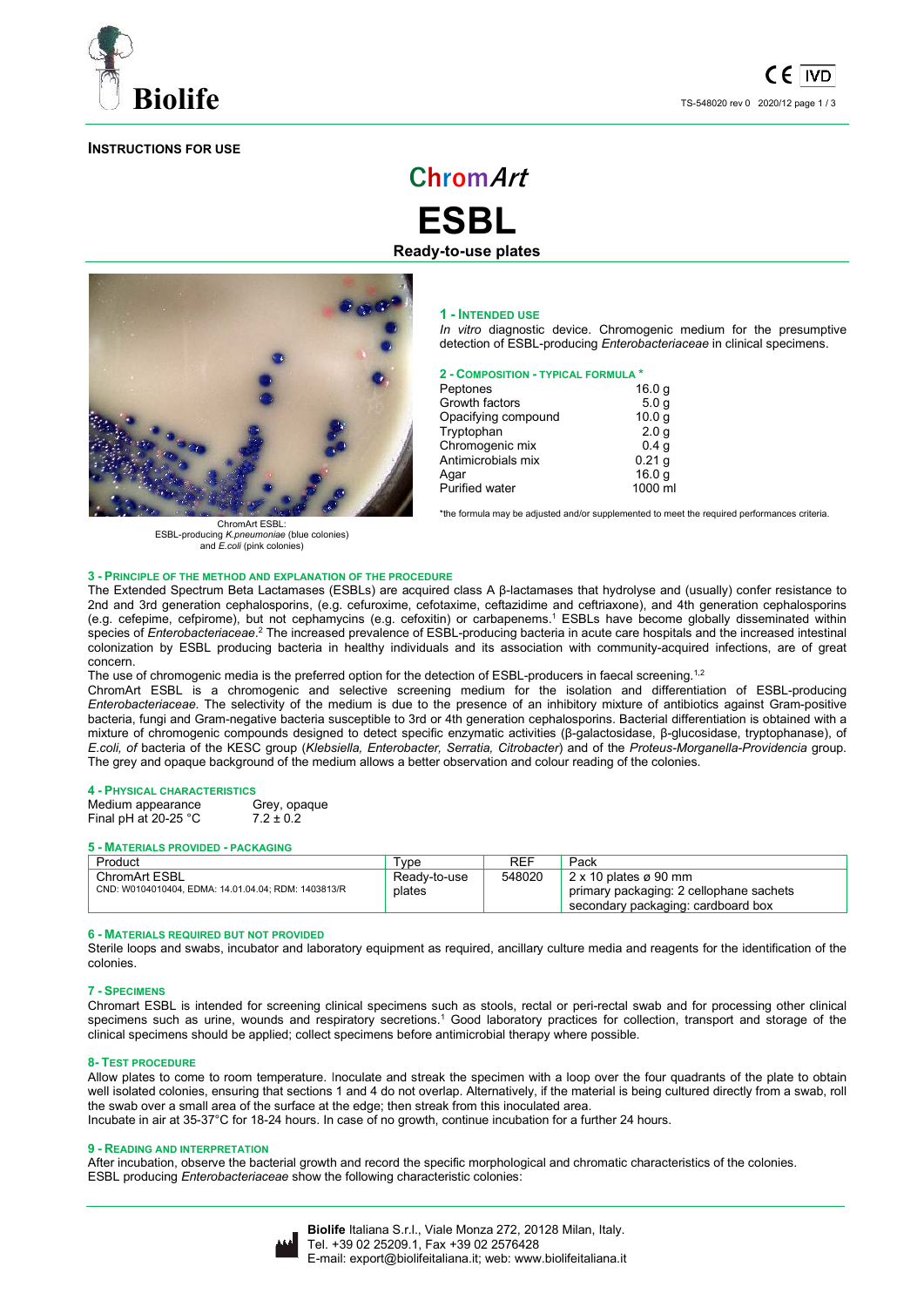

# Pink / red-magenta colonies: *E.coli*

Blue / green-blue / blue-violet / grey-violet colonies: *Klebsiella, Enterobacter, Serratia, Citrobacter* Brown colonies with brown halo: *Proteus-Morganella-Providencia Enterobacteriaceae* isolates shall be subjected to confirmatory tests. Consult the listed references.<sup>1,3</sup>

#### **10 - USER QUALITY CONTROL**

All manufactured lots of the product are released for sale after the Quality Control has been performed to check the compliance with the specifications. However, it is responsibility of the end-user to perform Quality Control testing in accordance with the local applicable regulations, in compliance with accreditation requirements and the experience of the Laboratory. Here below are listed some test strains useful for the quality control.

| CONTROL STRAINS          |       |        | INCUBATION $T^{\circ}/T$ / ATM | EXPECTED RESULTS      |
|--------------------------|-------|--------|--------------------------------|-----------------------|
| K.pneumoniae SHV-18 ATCC |       | 700603 | 35-37°C / 18-24H / A           | growth, blue colonies |
| E.coli                   | ATCC. | 25922  | 35-37°C / 18-24H / A           | inhibited             |
| C.albicans               | ATCC. | 10231  | 35-37°C / 18-24H / A           | inhibited             |

A: aerobic incubation; ATCC is a trademark of American Type Culture Collection

# **11- PERFORMANCES CHARACTERISTICS**

The performances of ChromArt ESBL were evaluated in a clinical study by a Clinical Microbiology Laboratory in northern Italy<sup>4</sup> on 2500 urine cultures and 38 samples from other body sites. The results are summarized in the tables below.

Tab. 1: summary of the results obtained with 2538 samples

|                                  |      | Enterobacteriaceae | Isolates confirmed | Isolates confirmed as |
|----------------------------------|------|--------------------|--------------------|-----------------------|
|                                  |      | isolates           | as ESBL producers* | non-ESBL producers    |
| $N^{\circ}$ of urinary specimens | 2500 | 736                |                    | 657                   |
| N° of other samples°             | 38   |                    |                    |                       |
| Total                            | 2538 |                    | 85                 | 688                   |
| Growth on Chromart ESBL          |      |                    | 84                 |                       |

\*: confirmatory test: double disc. °: 37 blood cultures and 1 CSF

Tab. 2: sensitivity and specificity of ChromArt ESBL

|                                                                      | <b>ESBL</b> positive | <b>ESBL</b> negative                      |  |  |
|----------------------------------------------------------------------|----------------------|-------------------------------------------|--|--|
| l Growth on ChromArt ESBL                                            |                      | 84 (true positive)   12 (false positive)* |  |  |
| No growth on ChromArt ESBL   1 (false negative)   688 (true negative |                      |                                           |  |  |
|                                                                      |                      |                                           |  |  |

 $*$ : 9 out of 12 strains have been identified as hyperproducer of AmpC β-lactamas

Sensitivity: 98.82% Specificity: 98.29%

The data demonstrate the capacity of ChromArt ESBL to detect ESBL-producing *Enterobacteriaceae* with high sensitivity and specificity.

Prior to release for sale a representative sample of all lots of ready-to-use plates of ChromArt ESBL and of the raw materials used for the production of prepared plates (dehydrated ChromArt CRE-ESBL Base REF 408025, supplemented with ChromArt ESBL Supplement REF 4240080) are tested for productivity and selectivity by comparing the results with a previously approved Reference Batch.

Productivity is tested by semi-quantitative ecometric technique with the following target strains: *K.pneumoniae* ATCC 700603*,* ESBLproducing clinical isolates of *E.coli, E.cloacae, C.freundii*. After incubation at 35-37°C for 18-24 hours all target strains show a good growth with typical chromatic characteristics.

Selectivity is evaluated by semi-quantitative ecometric technique by inoculating the plates with suitable decimal dilutions in saline of a 0.5 McFarland suspension of the non-target organisms *P.aeruginosa* ATCC 27853, *C.albicans* ATCC 10231, *S.aureus* (MR) ATCC 43300, a clinical isolate of *E.cloacae* hyperproducer of AmpC and por+, a clinical isolate of *E.coli* hyperproducer of AmpC. After incubation at 35- 37°C for 18-24 hours, the growth of *P.aeruginosa, C.albicans* and *S.aureus* is totally inhibited while the growth of non-target strains *E.coli* and *E.cloacae* is partially inhibited.

#### **12 - LIMITATIONS OF THE METHOD**

- **ESBL Chromogenic agar media are likely to be less specific, particularly in areas where ESBL producers are common.**<sup>1</sup>
- Some *Enterobacteriaceae* strains hyperproducing cephalosporinases, some multi drug resistant *Pseudomonas* spp. and *Acinetobacter* spp. may grow on the medium.
- Growth on the medium depends on the metabolic requirements of each microorganism and on the resistance to the antimicrobials present; some target strains may not be able to grow on the medium or may show a delayed growth (e.g. *Proteus* spp.).
- Even if the microbial colonies on the plates are differentiated on the basis of their morphological and chromatic characteristics, it is recommended that biochemical, immunological, molecular, or mass spectrometry testing be performed on isolates, from pure culture, for complete identification. On the isolates, perform antimicrobial susceptibility testing.
- This culture medium is intended as an aid in the diagnosis of infectious disease; the interpretation of the results must be made considering the patient's clinical history, the origin of the sample and the results of the microscopic and/or other diagnostic tests.

#### **13 - PRECAUTIONS AND WARNINGS**

- This product is a qualitative *in vitro* diagnostic, for professional use only; it is to be used by adequately trained and qualified laboratory personnel, observing approved biohazard precautions and aseptic techniques.
- This product is not classified as dangerous according to current European legislation.
- This culture medium contains raw materials of animal origin. The *ante* and *post mortem* controls of the animals and those during the production and distribution cycle of the raw materials, cannot completely guarantee that the product doesn't contain any transmissible pathogen. Therefore, it is recommended that the ready-to-use plates be treated as potentially infectious, and handled observing the usual specific precautions: do not ingest, inhale, or allow to come into contact with skin, eyes, mucous membranes. Download the TSE